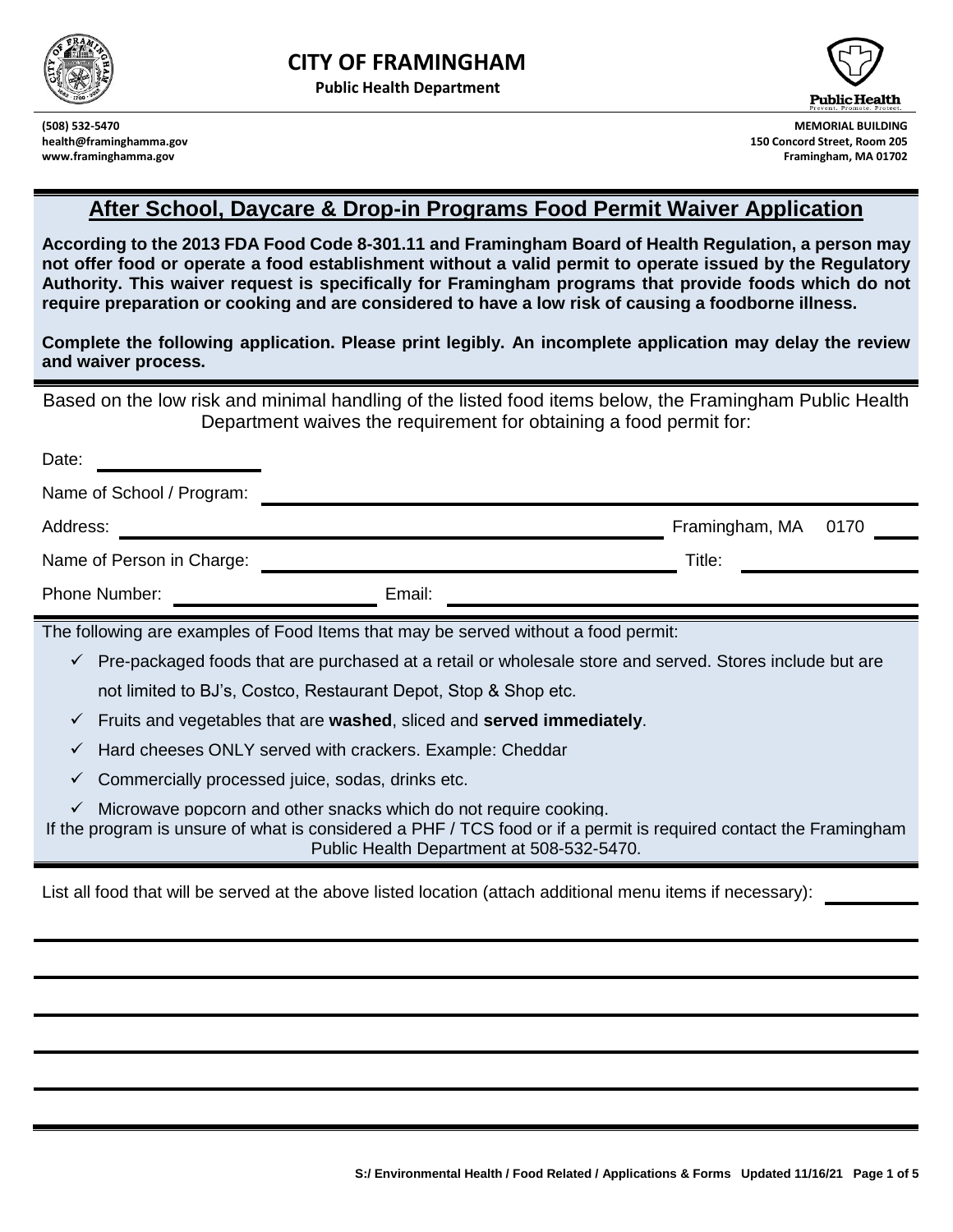## **Food Code Requirements**

All refrigerator unit(s) used for food storage shall be supplied with a working thermometer inside the unit. The temperature shall be checked daily and recorded on a temperature log. A temperature log template can be found on page 3. The air and internal temperature of TCS Foods shall not exceed 41°F.

The temperature log shall be retained for thirty (30) days and be available to the Framingham Department of Public Health upon request. If the refrigerator unit is found not to hold foods at 41°F and below, corrective action

To keep food handlers from contaminating food, employees should practice good personal hygiene. Some examples of good personal hygiene are not working when sick, washing hands, preventing bare-hand contact with ready-toeat food, and not eating or chewing gum when serving food.

Use the "Food Employee Reporting Agreement" form on page 4 to review employee health. A guide for cleaning a vomit and diarrheal event is on page 5.

Hand washing is extremely important and should take place at a designated hand sink that is supplied with soap, paper towels, hot and cold water under pressure and a trash receptacle. Hands shall be washed before and after glove use and before handling food; when contaminated such as after using the restroom, after eating, after smoking, coughing, sneezing, and using a handkerchief. Encourage food handlers to frequently wash their hands.

The hand washing process shall take at least 20 seconds. The following are the steps to properly wash hands:

- 1. Wet hands with running water. The water temperature should be at least 100°F.
- 2. Apply enough soap to build a good lather.
- 3. Scrub hands and arms vigorously for 10 15 seconds including under fingernails and between fingers.
- 4. Rinse hands and arms thoroughly with running warm water.
- 5. Dry hands with a single-use paper towel.

Bare hands shall not contact Ready-to-Eat (RTE) foods. **Non-latex** (allergies) gloves or utensils can be used as a barrier between bare hands and the RTE food Item.

Additional guidance on employee health and personal hygiene can be found at the following website: **[https://www.in.gov/health/files/Employee\\_Health\\_Handbook.pdf](https://www.in.gov/health/files/Employee_Health_Handbook.pdf)**

**This waiver is Granted under the condition that Time / Temperature Control for Safety Foods (TCS) are not prepared, cooked or heated at this program. A Food Establishment Permit will be required for any food item that requires preparation, cooking or heating.**

Statement: I, hereby certify the above information is

accurate and fully understand that any deviation from the above without prior approval from the Framingham Public Health Department may nullify the waiver. I also understand the requirements of this waiver and agree to serve only the listed food items. Approval of this waiver does not indicate compliance with any other code, law or regulation that may be required – Federal, State or Local.

Signature:

**For Official Use Only**

☐ **Approved as submitted with the following condition(s):**

☐ **Disapproved as submitted - Reason(s**): \***\***

**\*\* Applicant can resubmit an updated application or provide additional information to address the reason(s) why the application was disapproved.**

**Date Reviewed: Reviewed By: Title: Public Health Inspector**

Date Waiver was Issued: **Date Waiver Expires:** 

**This Wavier Expires ONE (1) YEAR from the date the Inspector approved and signed the waiver.**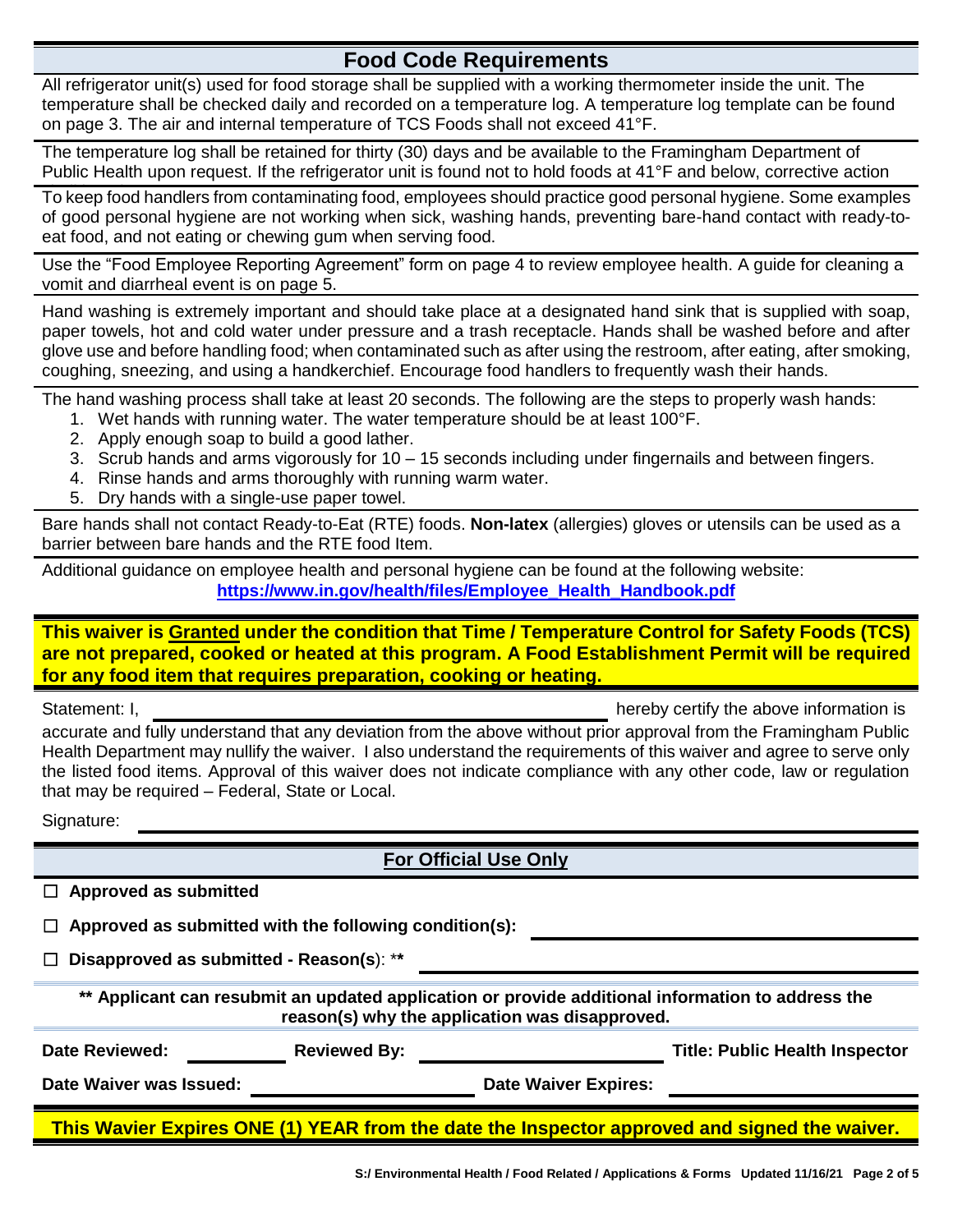| After School, Daycare & Drop-in Programs Food Permit Waiver |             |             |                                       |                    |                                          |                 |  |  |
|-------------------------------------------------------------|-------------|-------------|---------------------------------------|--------------------|------------------------------------------|-----------------|--|--|
| <b>Refrigerator Temperature Chart</b>                       |             |             |                                       |                    |                                          |                 |  |  |
| <b>DATE</b>                                                 | <b>TIME</b> | <b>UNIT</b> | <b>TYPE OF</b><br><b>FOOD IN UNIT</b> | <b>TEMPERATURE</b> | <b>CORRECTIVE</b><br><b>ACTION TAKEN</b> | <b>INITIALS</b> |  |  |
|                                                             |             |             |                                       |                    |                                          |                 |  |  |
|                                                             |             |             |                                       |                    |                                          |                 |  |  |
|                                                             |             |             |                                       |                    |                                          |                 |  |  |
|                                                             |             |             |                                       |                    |                                          |                 |  |  |
|                                                             |             |             |                                       |                    |                                          |                 |  |  |
|                                                             |             |             |                                       |                    |                                          |                 |  |  |
|                                                             |             |             |                                       |                    |                                          |                 |  |  |
|                                                             |             |             |                                       |                    |                                          |                 |  |  |
|                                                             |             |             |                                       |                    |                                          |                 |  |  |
|                                                             |             |             |                                       |                    |                                          |                 |  |  |
|                                                             |             |             |                                       |                    |                                          |                 |  |  |
|                                                             |             |             |                                       |                    |                                          |                 |  |  |
|                                                             |             |             |                                       |                    |                                          |                 |  |  |
|                                                             |             |             |                                       |                    |                                          |                 |  |  |
|                                                             |             |             |                                       |                    |                                          |                 |  |  |
|                                                             |             |             |                                       |                    |                                          |                 |  |  |
|                                                             |             |             |                                       |                    |                                          |                 |  |  |
|                                                             |             |             |                                       |                    |                                          |                 |  |  |
| <b>Retain for thirty (30) days</b>                          |             |             |                                       |                    |                                          |                 |  |  |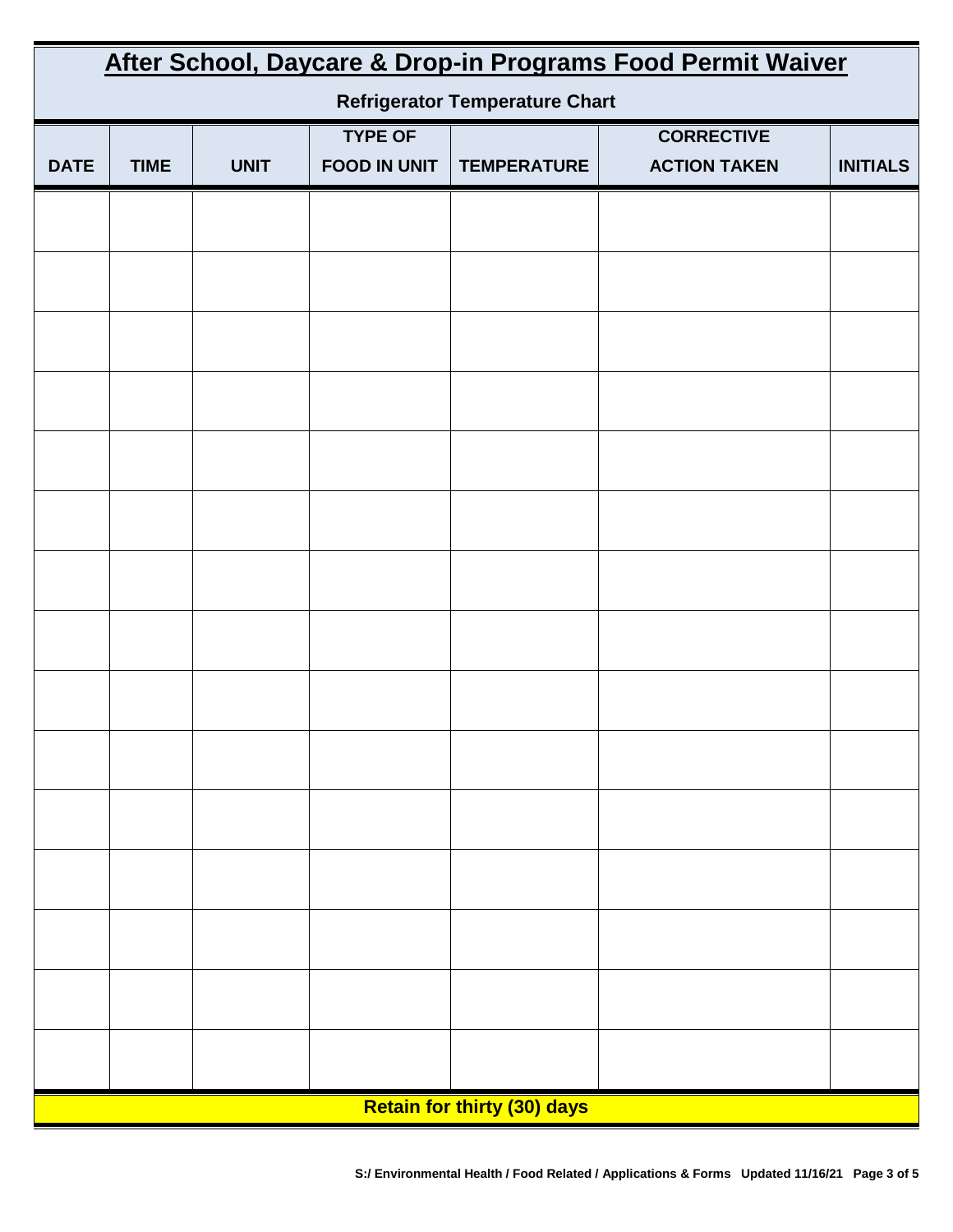## **Food Employee Reporting Agreement Preventing Transmission of Diseases through Food by Infected Food Employees Do not submit – Retain for your records**

Name of Establishment:

Address: Framingham, MA 0170

The purpose of this agreement is to ensure that Food Employees and Applicants who have received a conditional offer of employment notify the Person in Charge when they experience any of the conditions listed so that the Person in Charge can take appropriate steps to preclude the transmission of foodborne illness.

#### **I AGREE TO REPORT TO THE PERSON IN CHARGE:**

#### **A. SYMPTOMS OF:**

- 1. Diarrhea
- 2. Vomiting
- 3. Jaundice
- 4. Sore throat with fever
- 5. Lesions containing pus on the hand, wrist, or an exposed body part (*such as boils and infected wounds, however small)*

#### **B. MEDICAL DIAGNOSIS OF BEING ILL WITH:**

Norovirus, shiga toxin-producing *E. Coli*, S. typhi (typhoid fever), *Shigella* spp., non-typhoidal *Salmonella*, and Hepatitis A, as well as other diseases that may be transmitted through food per 105 CMR 300.000. Contact the Food Protection Program at 617-983-6712 or The Epidemiology Program at 617-983-6800 for additional information.

#### **C. PAST MEDICAL DIAGNOSIS OF DISEASES LISTED ABOVE:**

Have you ever been diagnosed as being ill with one of the diseases listed above?  $\Box$  Yes  $\Box$  No

If yes, what was the date of the diagnosis? \_\_\_\_\_\_\_\_\_\_

#### **D. HIGH-RISK CONDITIONS**

- • **Exposure to or suspicion of causing any confirmed outbreak of the diseases listed under Part B above.**
- •**A household member has been diagnosed with diseases listed in Part B above.**
- • **A household member attending or working in a setting experiencing a confirmed outbreak of one of the diseases listed in part B above.**

I have read or had the information explained to me and understand the requirements concerning my responsibilities under 105 CMR 590 and 2013 Food Code and this agreement to comply with the reporting requirements specified above involving symptoms, diagnoses, and high-risk conditions specified. I also understand that should I experience one of the above symptoms or high-risk conditions, or should I be diagnosed with one of the above illnesses, I may be asked to change my job or to stop working altogether until such symptoms or illnesses have resolved.

I understand that failure to comply with the terms of this agreement could lead to action by the food establishment or the food regulatory authority that may jeopardize my employment and may involve legal action against me.

| Name of Food Employee or Conditional Food Employee: | Date: |
|-----------------------------------------------------|-------|
| Signature of Food Employee:                         |       |
| Signature of Permit Holder or Representative:       | Date: |